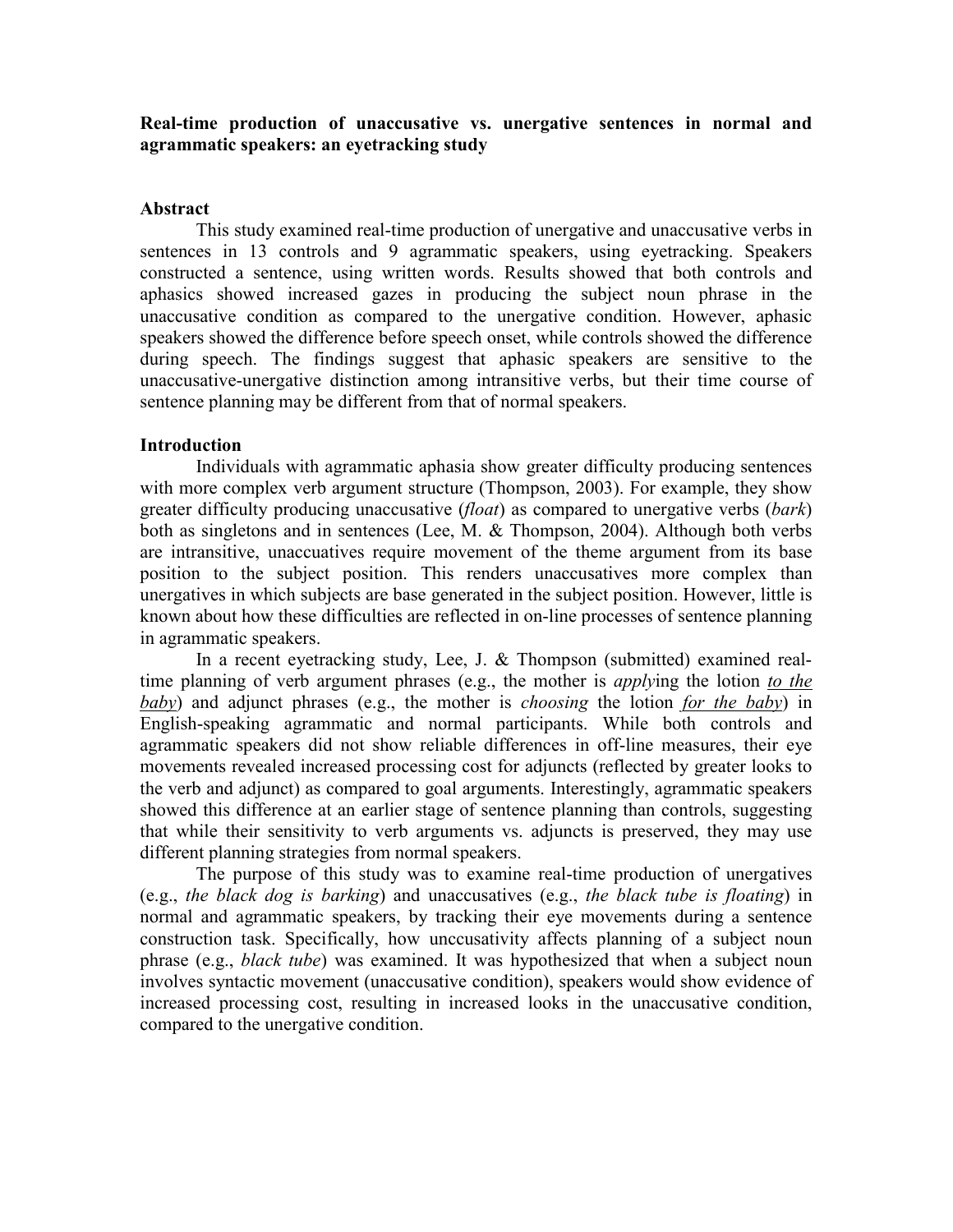### **Methods**

### *Participants*

Thirteen control speakers (age 18-22) and 9 individuals with agrammatic Broca's aphasia (age 35 – 60) participated in this study. All had normal hearing and normal or corrected-to-normal vision. The diagnosis of agrammatic aphasia was based on Western Aphasia Battery (AQ 69-84, Kertesz, 1982), performance on the Northwestern Assessment of Verbs and Sentences (Thompson, experimental version) and spontaneous speech. All aphasic participants were able to read single words.

### *Stimuli & Procedures*

Ten unergative (e.g., *bark*) and 10 unaccusative verbs (e.g., *float*) were selected and used with an adjective and a noun, as in (1). Between the two conditions, the same adjective was used. In addition, the nouns and verbs were matched in terms of their log lemma frequency (verbs: 1.77 vs. 1.78; nouns: 1.67 vs. 1.67 for unergatives vs. unaccusatives, respectively) and length (verbs: 1.0 vs. 1.1 syllables; nouns: 1.9 vs. 1.9 syllables for unergatives vs. unaccusatives, respectively)  $[p's > .05]$ . A set of filler structures without a complex noun phrase (e.g., the teacher is selecting a novel for the student) was included to prevent strategic production of the target structures.

| $(1)$ a. | The black dog is <i>barking</i> .                                   | (unergative condition) |
|----------|---------------------------------------------------------------------|------------------------|
|          | The <u>black tube</u> is <i>floating</i> . (unaccusative condition) |                        |

Participants constructed a sentence using a set of computer-displayed written words, as shown in Figure 1. They were instructed to use the verb provided and try to include all words. The positions of the adjectives and nouns were randomized across trials to prevent visual bias. Aphasic participants were familiarized with the noun and verb singletons offline prior to the eye tracking task to ensure their ability to read and comprehend the word stimuli. All patients attained 90% and above for both nouns and verbs. During the on-line sentence construction task, participants' fixation times to each word were measured in relation to their speech.

## **Results**

### *Production accuracy*

While aphasic speakers showed worse performance than controls, neither group showed significant differences between the unergative and unaccusative conditions. Controls showed 95% and 93% correct responses for the unergative vs. unaccusative conditions, respectively  $[t(12) = .94, p > .05]$ . Aphasic speakers showed 69% vs. 67% for the unergative vs. unaccusative conditions, respectively  $[t (8) = .72, p > .05]$ . The most dominant error type in aphasic speakers was misplacement of the adjective in both conditions (e.g., *the dog is barking black*).

### *Eye movement data*

Figure 2 shows the proportion of fixations to each word by speech region for the control (a) and aphasic (b) speakers when correct responses were produced. Both groups showed different viewing patterns between the unaccusative and unergative conditions. Controls showed greater looks to the adjective and noun as compared to the verb prior to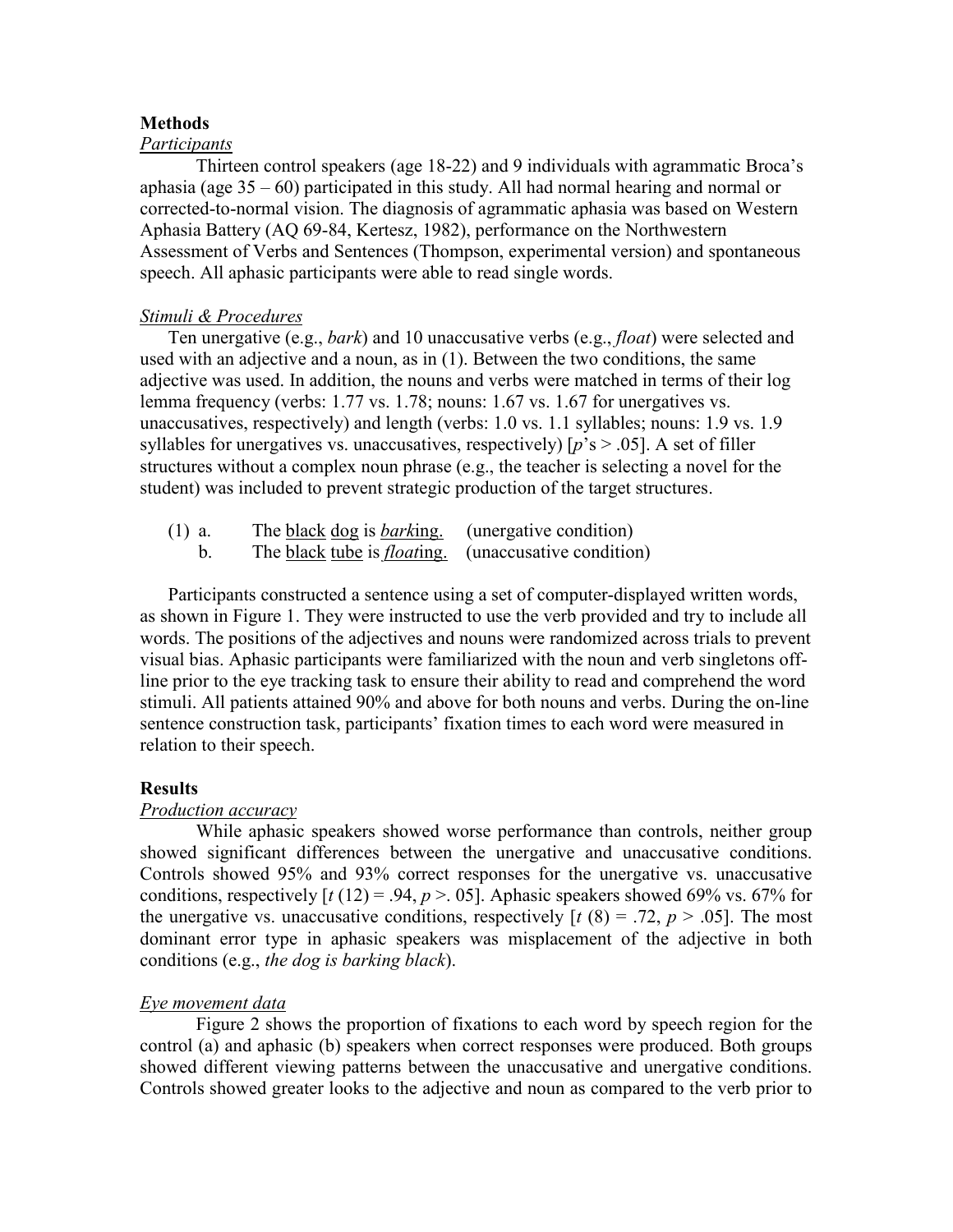speech onset in both conditions. During the *Adjective-Noun region* (before producing "tire"), controls showed persistent looks to the noun in the unaccusative condition, resulting in significantly greater looks to the noun than to the adjective  $\left[\frac{t(11)}{2.864}, \frac{p}{2.864}\right]$  $\leq$  .05] However, this difference was not shown in the unergative condition  $\lceil t(11) = 1.782$ , *p* > .05]. Aphasic speakers showed greater looks to the adjective than to the noun *prior to speech onset* (before producing "black") in the unaccusative condition  $\lceil t (8) = 2.50, p \rceil$  $\leq$ .05]. However, this difference was not reliable in the unergative condition  $\left[ t(8) = .14, p \right]$ >.05]. The looking patterns were similar in the rest of speech regions between the unaccusative and unergative conditions.

### **Discussion**

Our data suggest that both normal and agrammatic speakers show qualitatively different eye movement patterns during the processing of unergative vs. unaccusative structures. Both groups showed increased looks when producing a subject noun phrase involved movement of the theme (unaccusative condition) as compared to the agent (unergative condition). Interestingly, while controls showed increased looks to the theme subject noun *during speech*, aphasic speakers showed increased looks to the adjective *prior to speech onset*. Taken together, these findings suggest that (a) the distinction between unergative and unaccusative structures remains preserved in agrammatic sentence production (Lee, M. & Thompson, 2004) and (b) they may use different time course of sentence planning from normal speakers (Lee J. & Thompson, submitted). Further theoretical and clinical implications of these data will be discussed.

## **References**

Lee, J. & Thompson, C. K. (submitted). Real-time production of arguments and adjuncts in normal and agrammatic speakers. *Language and Cognitive Processes.* 

Lee, M., & Thompson, C. K. (2004). Agrammatic aphasic production and comprehension of unaccusative verbs in sentence contexts. *Journal of Neurolinguistics, 17*, 315-330.

Thompson, C. (2003). Unaccusative verb production in agrammatic aphasia: A syntactic account of verb production deficits. *Journal of Neurolinguistics, 16*, 151-167.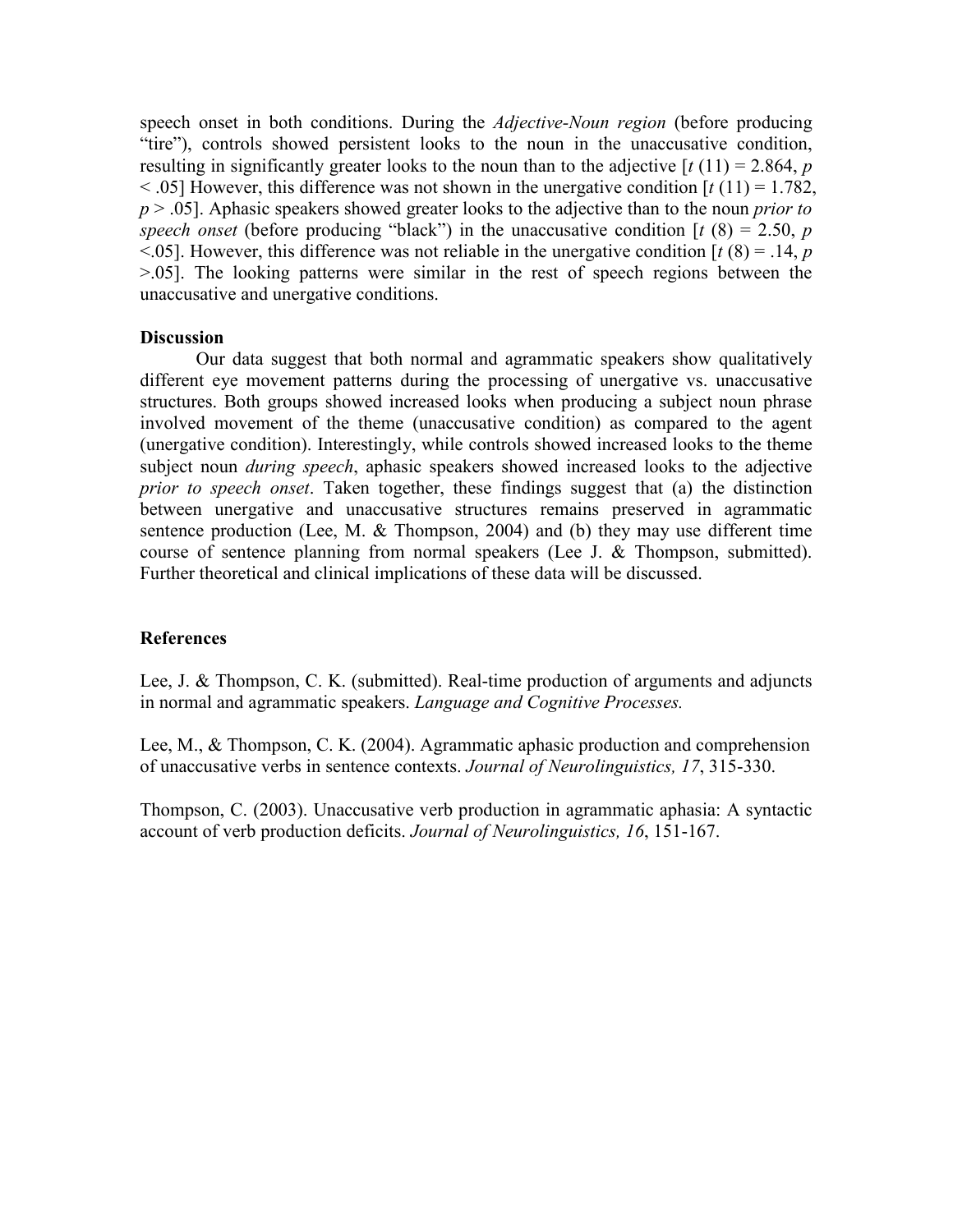Figure 1. A set of sample stimuli

| Unergative condition |       | Unaccusative condition |       |
|----------------------|-------|------------------------|-------|
|                      | black |                        | black |
| is barking           |       | is floating            |       |
|                      | dog   |                        | tube  |